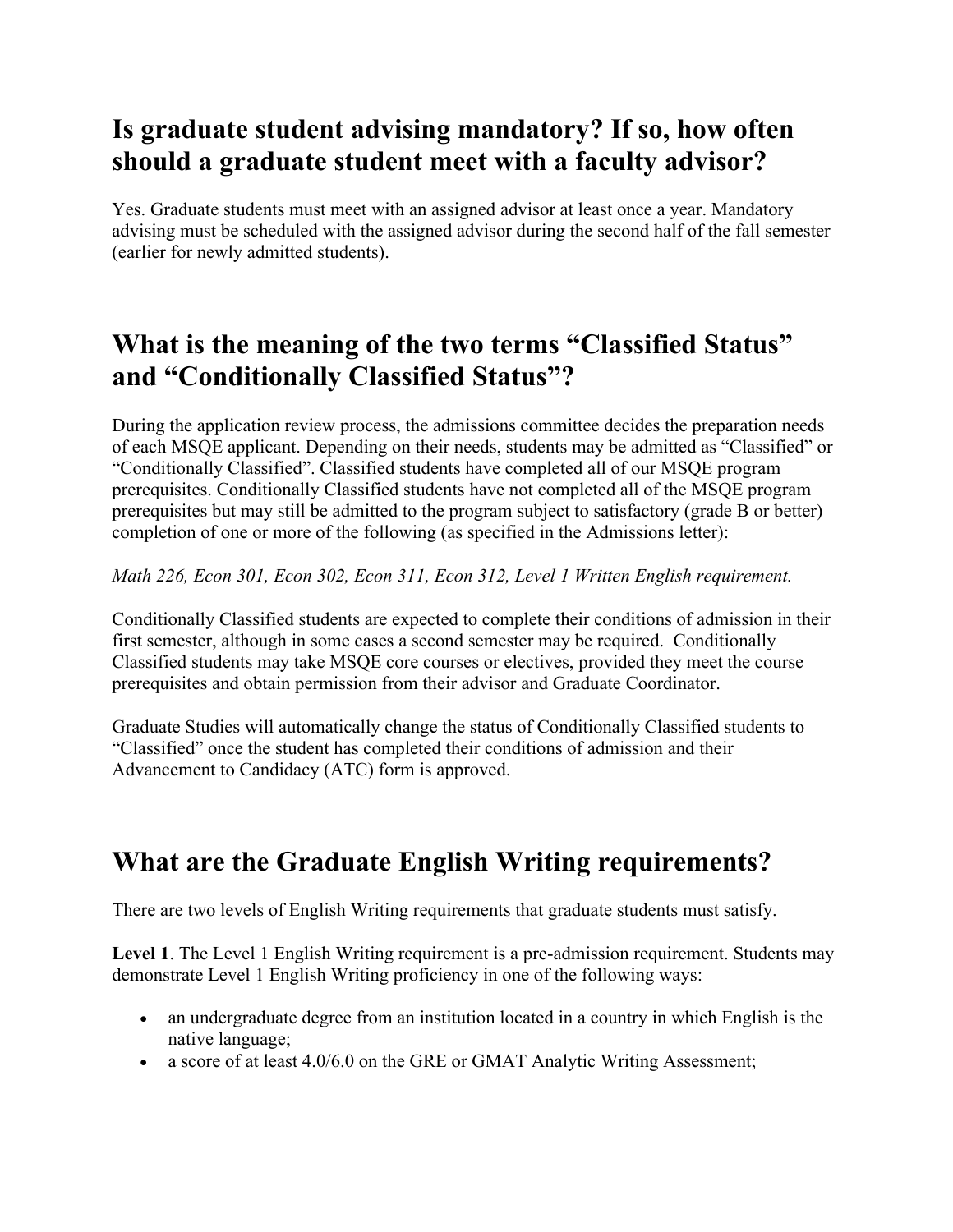- a score of at least 4.5/6.0 on the essay test of the paper-based [PBT] TOEFL (a minimum score of 24/30 on the Writing section of the Internet-based test [iBT] TOEFL);
- a score of at least 6.5/9.0 on the IELTS writing test, or a concordant score on the Pearson Test of English.

Students who are admitted conditionally on Level 1 Written English will need to successfully complete (at additional expense) BUS 714, Elements of Graduate Business Writing or another approved graduate writing course during their first semester. Some of these courses are offered through San Francisco State's Open University, as part of the College of Extended Learning. For more information, please visit the [Open University website.](http://www.cel.sfsu.edu/openuniversity/) Satisfactory completion of Level 1 English Writing is required prior to applying for Advancement to Candidacy (ATC).

**Level 2**. The Level 2 English Writing requirement is fulfilled through completion of a written paper as part of the culminating experience exam.

#### **What is the total number of units required for graduation?**

The total number of units required for the MSQE degree is 30 units. This includes 18 units of core courses and 12 units of electives. For students opting to write a Master's Thesis, the number of elective units required is reduced by 6. However, with effect from fall 2007, the economics department has been phasing out the Master's Thesis option.

#### **What are the core courses an MSQE student must take?**

- Econ 715 Mathematical Economics
- Econ 731 Econometric Methods and Applications
- Econ 701 Seminar: Microeconomic Theory
- Econ 702 Seminar: Macroeconomic Theory
- Econ 825 Applied Time Series Econometrics
- Econ 830 Advanced Econometric Methods and Applications

The above core courses fulfill **18 units** of the total requirement of **30 units** for graduation.

#### **Do I have to maintain a certain sequence in taking courses?**

Yes, some courses have prerequisites and thus, must follow in order. For example, Econ 830 cannot be taken before Econ 731. For prerequisites, please refer to the university Course Bulletin.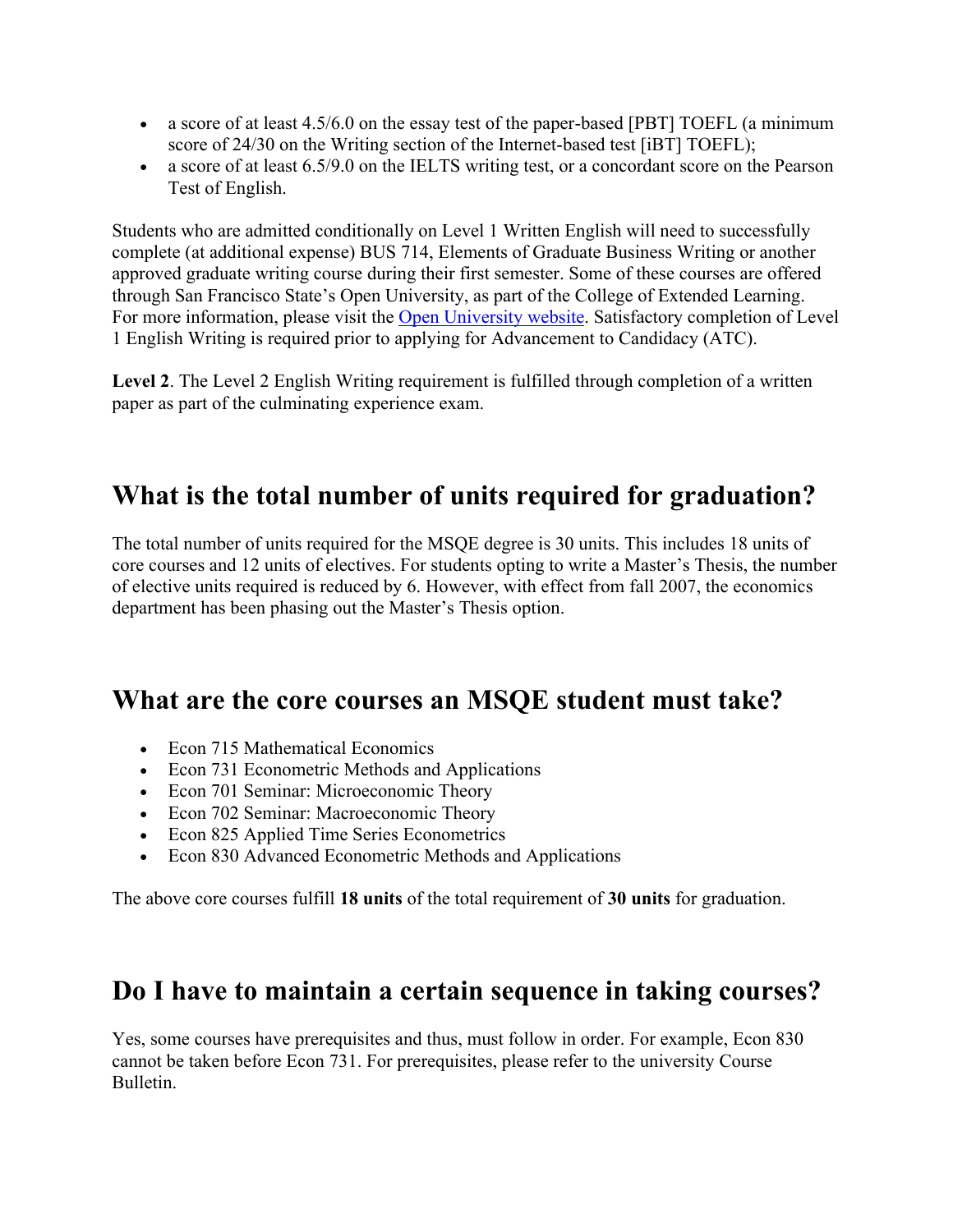#### **What is a suggested course schedule for completion of the MSQE degree?**

The program requires the successful completion of six core courses, four electives, and a culminating experience (CE) exam. The following presents a few options, depending on a student's level of preparation and number of courses per semester a student can comfortably undertake (e.g., given work commitments, etc.):

• **2 Year Program** (standard full-time program for classified students)

|                                                                            | First Year Fall: Econ 715, Econ 701, Econ 731           |
|----------------------------------------------------------------------------|---------------------------------------------------------|
|                                                                            | Spring: Econ 702, Econ 825, Econ 830                    |
|                                                                            | Second Year Fall: elective(s)                           |
|                                                                            | Spring: elective $(s)$ , CE exam                        |
| • 1.5 Year Program (accelerated full-time program for classified students) |                                                         |
| First Year                                                                 | Fall: Econ 715, Econ 701, Econ 731, elective            |
|                                                                            | Spring: Econ 702, Econ 825, Econ 830, elective, CE exam |
|                                                                            | Second Year Fall: electives                             |
| • 2+ Year Program (example of part-time program)                           |                                                         |
|                                                                            | First Year Fall: Econ 715, Econ 701                     |
|                                                                            | Spring: Econ 702, elective                              |
|                                                                            | Second Year Fall: Econ 731, elective                    |
|                                                                            | Spring: Econ 825, Econ 830, CE exam                     |

Third Year Fall: elective(s)

Please note that the suggested programs of study above do not include summer courses. Students may also wish to take an elective or two in the summer, which may enable some students to complete the program in an even shorter period of time (even as early as one year). Working students will almost certainly wish to consider a 2+ year program and students who are entering with conditional status must take the course(s) required to remove their conditional status.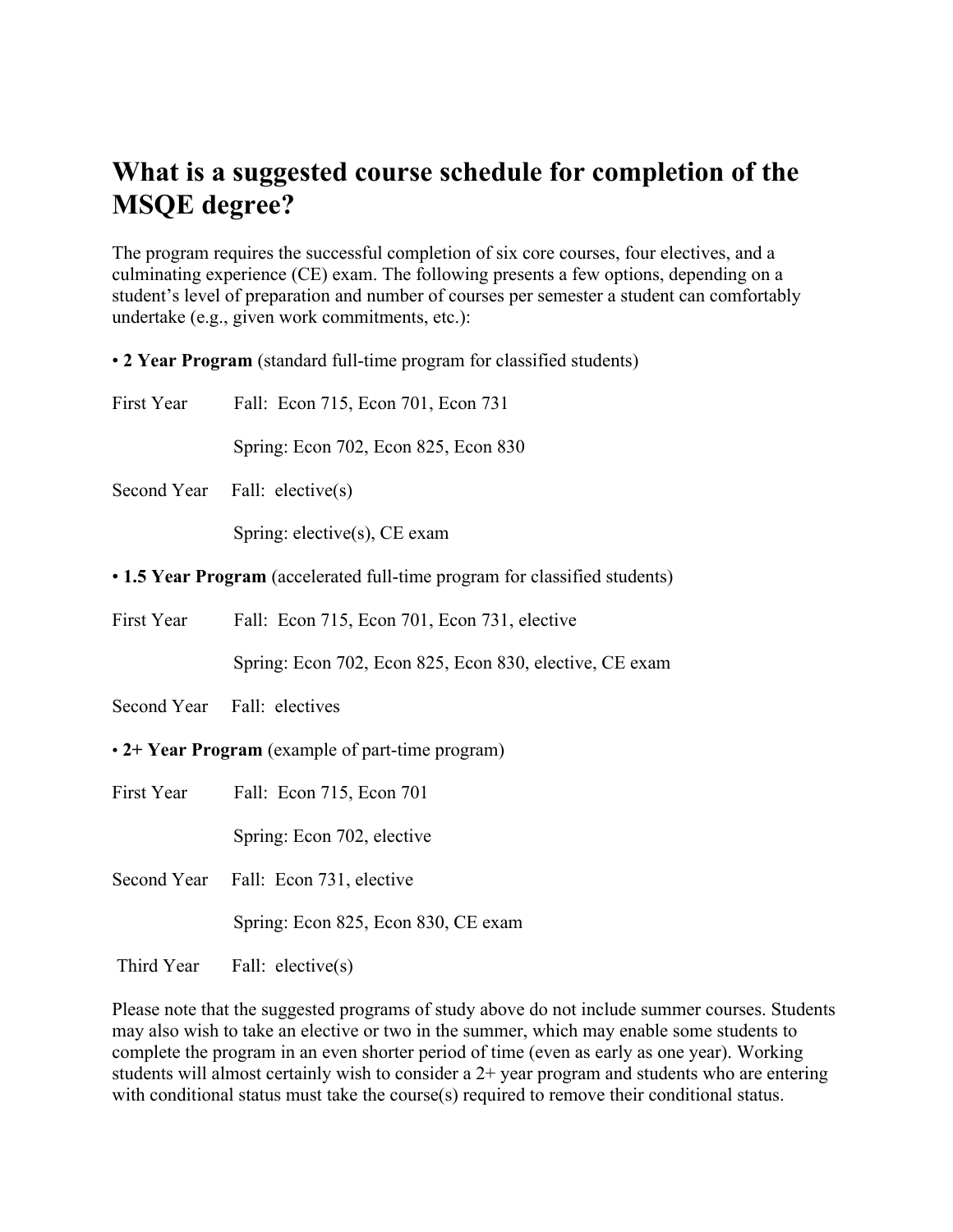Conditionally admitted students may also enroll in one or more of our MSQE courses, provided they have met the course prerequisites.

## **What are the available electives that are offered to MSQE students?**

All electives require prior approval from an advisor. In addition to core courses, students must take four electives, **at least one of which must be a stand-alone graduate-level course (numbered 800+ and not paired with an undergraduate course).** Some courses numbered 700-799 may satisfy this requirement but must be approved by the student's advisor and the graduate coordinator. Note that **ECON 783 (Economics for Managers) and any other College of Business course numbered 700-799 courses are prerequisite courses for the MBA program and do not count as MSQE electives**. Currently, the department offers a small number of stand-alone graduate electives together with additional paired graduate/undergraduate electives. Instructors teaching paired electives ensure that there are additional course requirements and expectations appropriate for graduate students enrolled in the course. The paired courses we have offered in the past are:

- Econ 801 paired with Econ 601: Applied Microeconomics
- Econ 811 paired with Econ 611: International Trade Theory and Policy
- Econ 805 paired with Econ 505: Public Economics
- Econ 812 paired with Econ 612: International Finance and Macroeconomics
- Econ 820 paired with Econ 520: Industrial Organization
- Econ 825 paired with Econ 625: Theory of Economic Development
- Econ 840 paired with Econ 640: Health Economics Analysis and Research
- Econ 850 paired with Econ 550: Environmental Economics

Students may take up to a maximum of three paired graduate/undergraduate courses and a maximum of two upper division (numbered 300+) undergraduate courses toward the MSQE degree. No lower division undergraduate courses may be applied toward the MSQE degree. As mentioned above, at least one elective must be a stand-alone graduate-level course. Students may also take certain approved electives outside of the Economics department (see below).

#### **Can a student take one or more elective courses from another department to fulfill the graduation requirement?**

Yes. Upon advisement, students may take at most two elective courses from other departments. The following courses have been recommended in the past to count as an elective: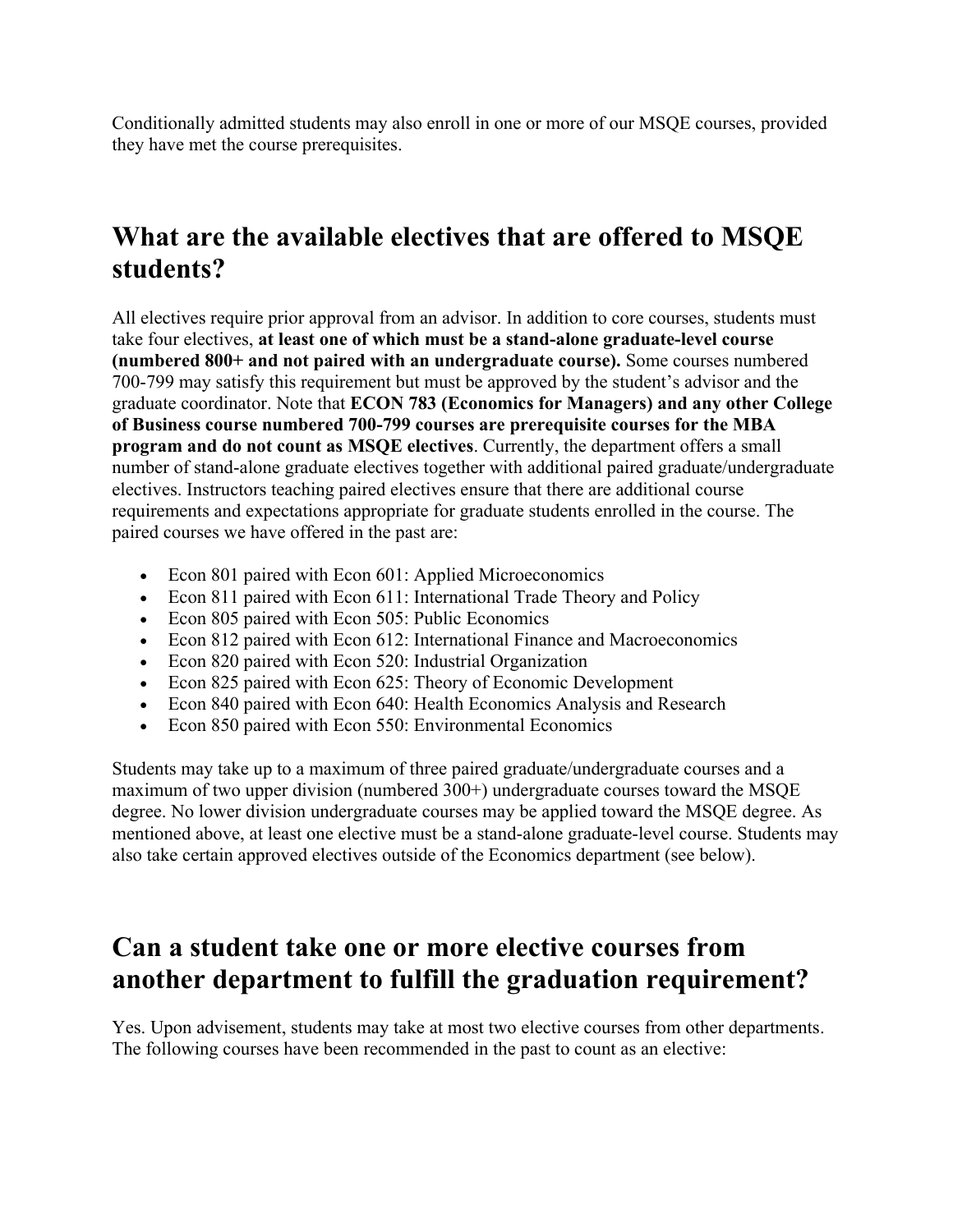- DS 612: Data Mining with Business Applications **OR**
- Math 448: Introduction to Statistical Learning and Data Mining
- DS 853<sup>\*</sup>: Applied Multivariate Analysis
- DS 861\*: Data Mining and Advanced Statistical Methods for Business Analysts
- DS 862\*: Machine Learning for Business Analysts
- FIN 819\*: Financial Analysis and Management
- FIN 820\*: Seminar in Financial Risk Management
- FIN 825<sup>\*</sup>: Seminar in Investments
- FIN 836<sup>\*</sup>: Seminar in International Finance
- GEOG 603: Introduction to Geographic Information Systems
- GEOG 604/704: Environmental Data Science
- IBUS 815<sup>\*</sup>: Seminar in International Business
- IBUS 868\*: Strategies in Emerging and Developing Economies
- IR 728: International Political Economy
- ISYS 812<sup>\*</sup>: Programming and Applications for Data Analytics
- MATH 325: Linear Algebra
- MATH 370: Real Analysis
- MATH 441: Probability and Statistics II
- MATH 748: Theory and Applications of Statistical and Machine Learning
- MKTG 820<sup>\*</sup>: Digital Marketing
- MKTG 886\*: Seminar in Marketing Analytics

\* Requires approval from the course instructor and/or Faculty Director of Graduate Business Programs. Please email the course instructor for approval.

If an advisor must recommend an outside course not on the above list, the decision must be based on its merit, such as the extent to which the course draws on economic theories and principles and/or the extent to which the course enhances mathematical/quantitative skills useful for economics. An advisor must inform the graduate coordinator of his/her decision in such cases for record keeping purposes.

Finally, note that in some cases, a student may be approved to take one or more elective courses at U.C. Berkeley via cross registration. The university bulletin contains more information on the [U.C. Berkeley Cross Registration Program](http://bulletin.sfsu.edu/resources/special-enrollment-programs/cross-registration/) . Note that any special enrollment units taken at U.C. Berkeley will not count against the maximum that can be transferred (see below) toward your MSQE degree.

## **How many course units from other departments can be counted toward the MSQE degree?**

A maximum of **six units** from other departments can be counted toward the MSQE degree.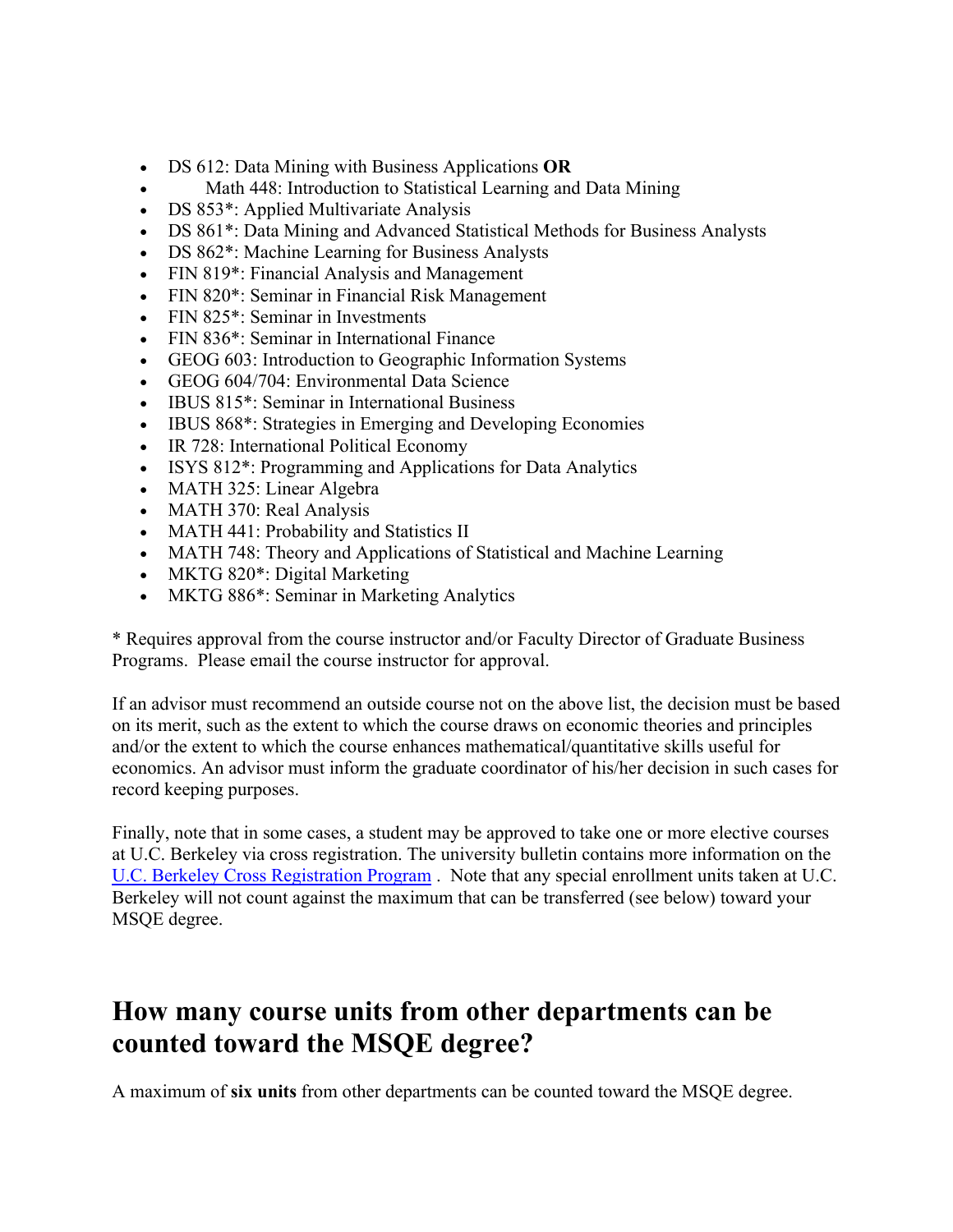#### **In addition to the core and elective courses, can I take one or more faculty-directed "Independent Study" courses to fulfill graduation requirements? How many units does an "Independent Study" course carry?**

Yes. An "Independent Study" (Econ 899) can be planned with the formal approval of a faculty member who agrees to direct a student for a semester-long study, as per rules.

An "Independent Study" carries **up to three units**. Based on the assessment of the student's workload, the faculty member directing the study decides the number of units the study can carry. A maximum of 6 units can be taken as Econ 899.

Only students with a GPA of **3.25 or better** are allowed to take Independent Study.

To enroll in ECON 899 Independent Study the student should work with the ECON 899 supervising faculty member to complete the [Petition for Course by Independent Study](https://registrar.sfsu.edu/sites/default/files/documents/indstudyi.pdf) at the Registrar's website.

#### **Can credits for some of the courses from a previous institution be transferred and used as a replacement for some of the above courses?**

Yes. An adviser, upon a student's request, may recommend such a replacement based on the particular merits of and student performance in the course. A [Request for Graduate Program](https://grad.sfsu.edu/sites/default/files/documents/transfer-unit-evaluation.pdf)  [Transfer Unit Evaluation Form](https://grad.sfsu.edu/sites/default/files/documents/transfer-unit-evaluation.pdf) must be completed and signed by the advisor and graduate coordinator. The form should be submitted along with, or prior to submission of, the Advancement to Candidacy (ATC) Form. Note that a maximum of 6 units can be transferred and that units will only transfer if the course taken elsewhere was not applied to the award of a previous degree. If the course was applied to the award of a previous degree, while we may accept the course as an equivalent to satisfy one of our own requirements, you will still need to complete the units within our program (i.e., take one or two additional electives). In this case, there is no need to complete the Transfer Unit Form.

## **How and when do I complete the culminating experience (CE) exam?**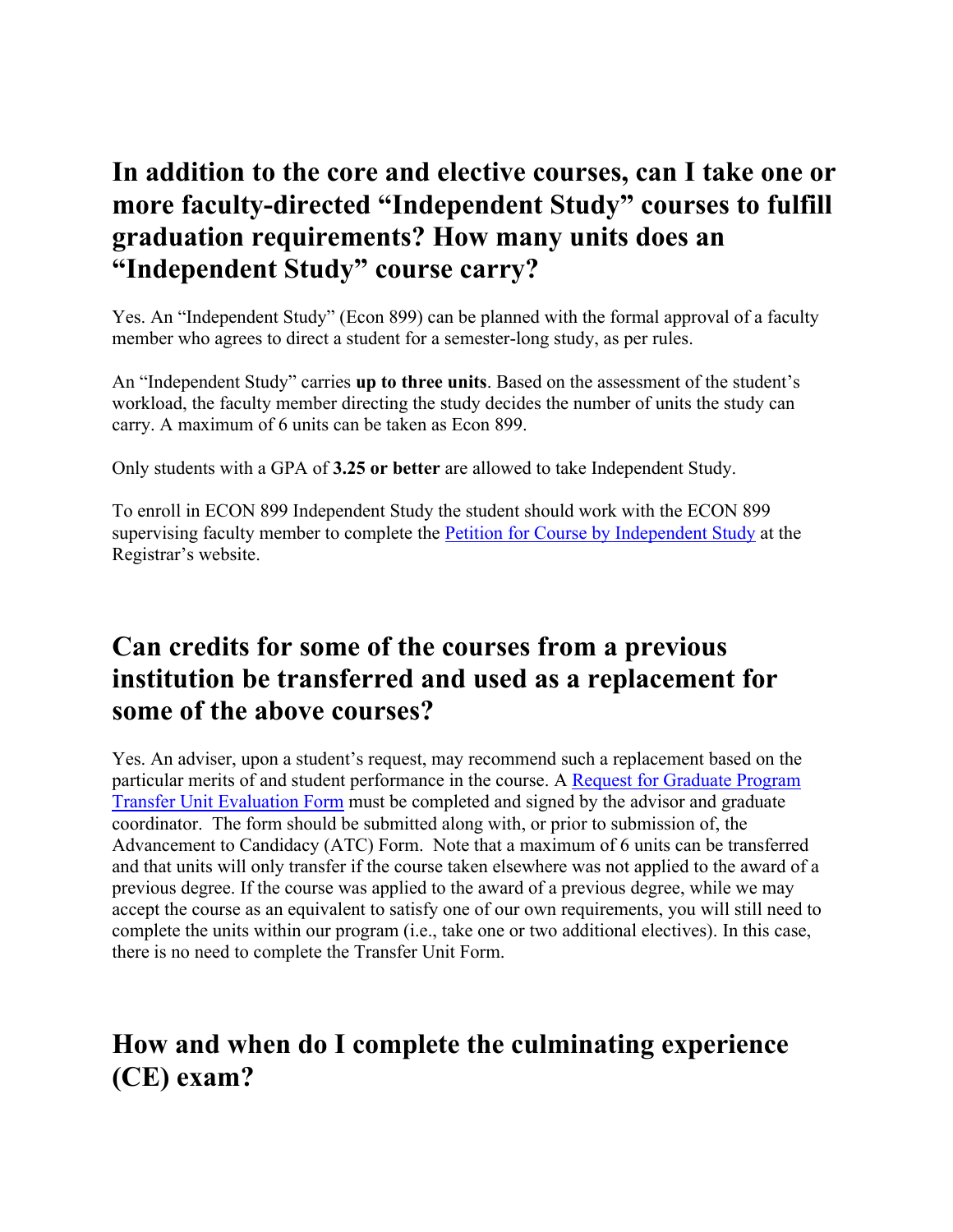Students must pass a comprehensive written exam in order to satisfy the University culminating experience requirement. This exam is given only in spring semester and will be administered to all students planning to graduate that same spring semester or the following summer or fall semesters. In order to qualify to take the exam, a student must complete by the END of the spring term in which they take the exam, 24 units toward the MSQE degree, of which ECON 715, ECON 701, ECON 702, and ECON 731 must be included. In order to satisfy the culminating experience requirement, you will be asked to write, under timed and proctored conditions, a critical summary and assessment ("referee report") of a scholarly article, which will be randomly assigned to you. Your examination committee will give you several articles, well in advance, to read and assess. You will write your report on one of these articles; however, you will not know which article you will be writing on until the examination period. You will also be given the specific exam questions and some other guidelines in advance, although no preparatory materials such as outlines or notes may be brought into the examination room. Finally, please note that the quality of your writing for the exam will also be assessed as to whether or not it satisfies the Level 2 English Writing requirement. Note that the economics department will not file a report of completion for the culminating experience exam unless the student is in good academic standing. This may mean that the report of completion will not be filed until after spring grades are posted.

#### **If I have already planned to take the Master's Thesis route, how do I plan and organize the process leading to Thesis oral defense?**

(NOTE) With effect from fall 2007, the Economics Department has discontinued supporting the Masters' thesis.

A student must allow at least two semesters to start and complete the Master's Thesis.

The student must decide his/her Thesis oral defense committee as early as in the second semester of his/her enrollment into the MSQE program.

The Master's Thesis committee will consist of a chairperson and two other faculty members.

The committee members must be either tenured or tenure track faculty.

It is the student's responsibility to have the Chair and the committee members agree to serve on the Master's Thesis committee.

It is the student's responsibility to schedule the Master's Thesis oral defense on a date agreeable to all the committee members. Normally, the Master's Thesis oral defense is scheduled at the end of the final semester of the student's enrollment.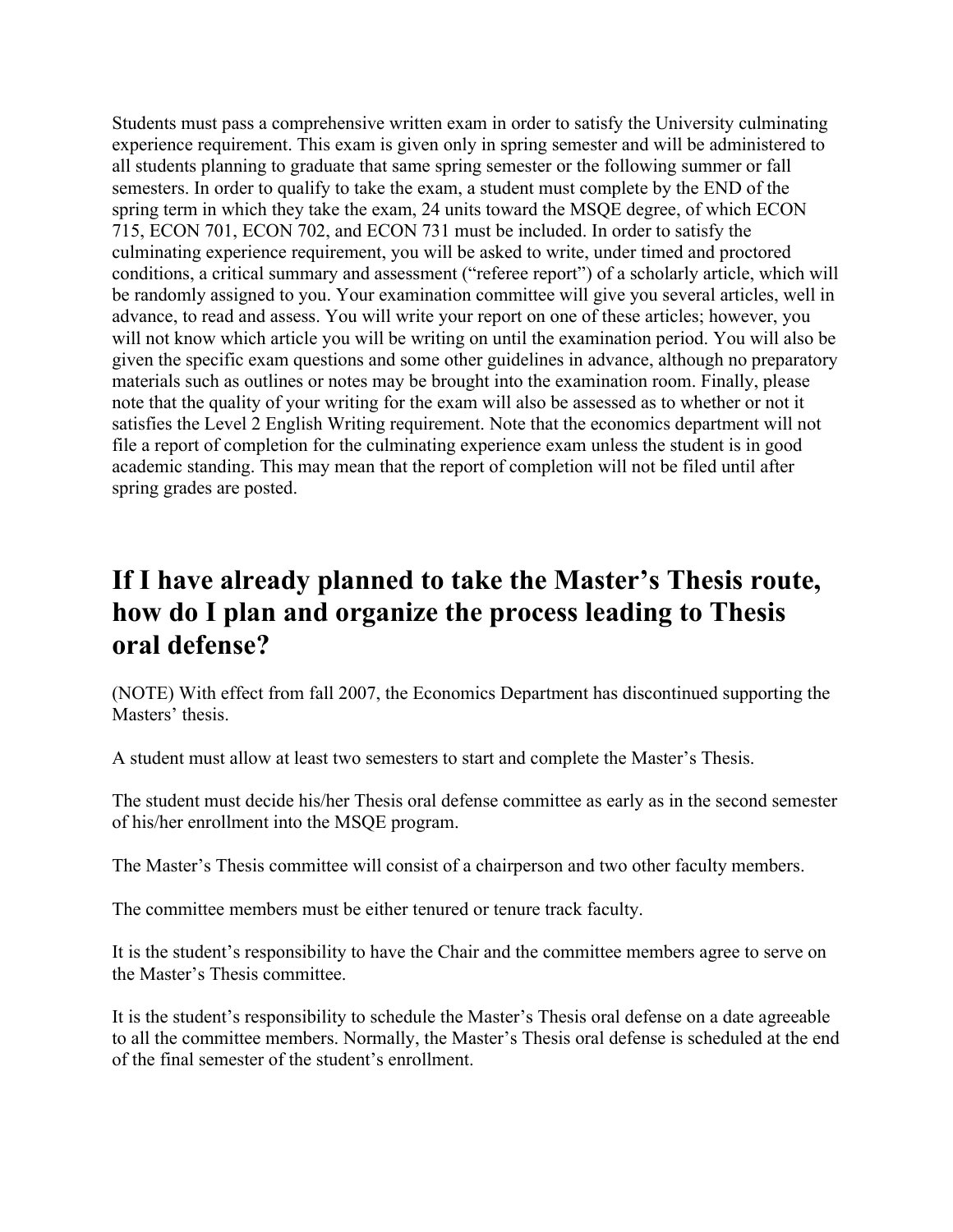# **What is an Advancement to Candidacy (ATC) form?**

The ATC form lists the specific courses and requirements you must complete before your degree can be awarded. Once your ATC is approved you are advanced to candidacy. The ATC form must be filled out and submitted to the Division of Graduate Studies **after completing 9 units of MSQE level courses, but before completing the last 6 units of courses**. This form must be signed by the faculty advisor, graduate coordinator, and the Dean before it goes to Graduate Studies for final action. The form must be filled out online and can be accessed at [this link](https://grad.sfsu.edu/content/advancement-to-candidacy)

Students should submit their ATC form during the semester just prior to their final semester. The official ATC deadline is posted at the [Continuing Student Deadlines page](https://grad.sfsu.edu/content/continuing-student-deadlines) of the Graduate Studies website.

**Important: If any of the courses taken toward the MSQE degree differ from the ones you originally listed on the ATC, you must fill out a** [Petition for ATC Substitution form.](https://grad.sfsu.edu/content/advancement-candidacy-substitution-submission)

Only students with 3.0 or better GPA and with "Classified" status can submit ATC forms.

#### **Steps to Graduation and Other Deadlines. When do students submit the Proposal for Culminating Experience (PCE) and Application for Award of Degree (Graduation Application)?**

The Division of Graduate Studies has a useful page outlining [The Steps to Graduation.](http://grad.sfsu.edu/content/continuing-students) All deadlines, including the deadline for submitting the Proposal for Culminating Experience (PCE), the Advancement to Candidacy (ATC), and the deadline for Application of Award of Degree can be found at the [Continuing Student Deadlines page](http://grad.sfsu.edu/content/continuing-student-deadlines) of the Graduate Studies website. It is the student's responsibility to check and meet these university deadlines.

#### **What do I do if I am notified that I have been placed on probationary status?**

If you are notified that you have been placed on probation, you must meet with your advisor and have your advisor sign the Mandatory Graduate Probation Advising Form. You will not be able to register for courses until this form has been submitted to Graduate Studies.